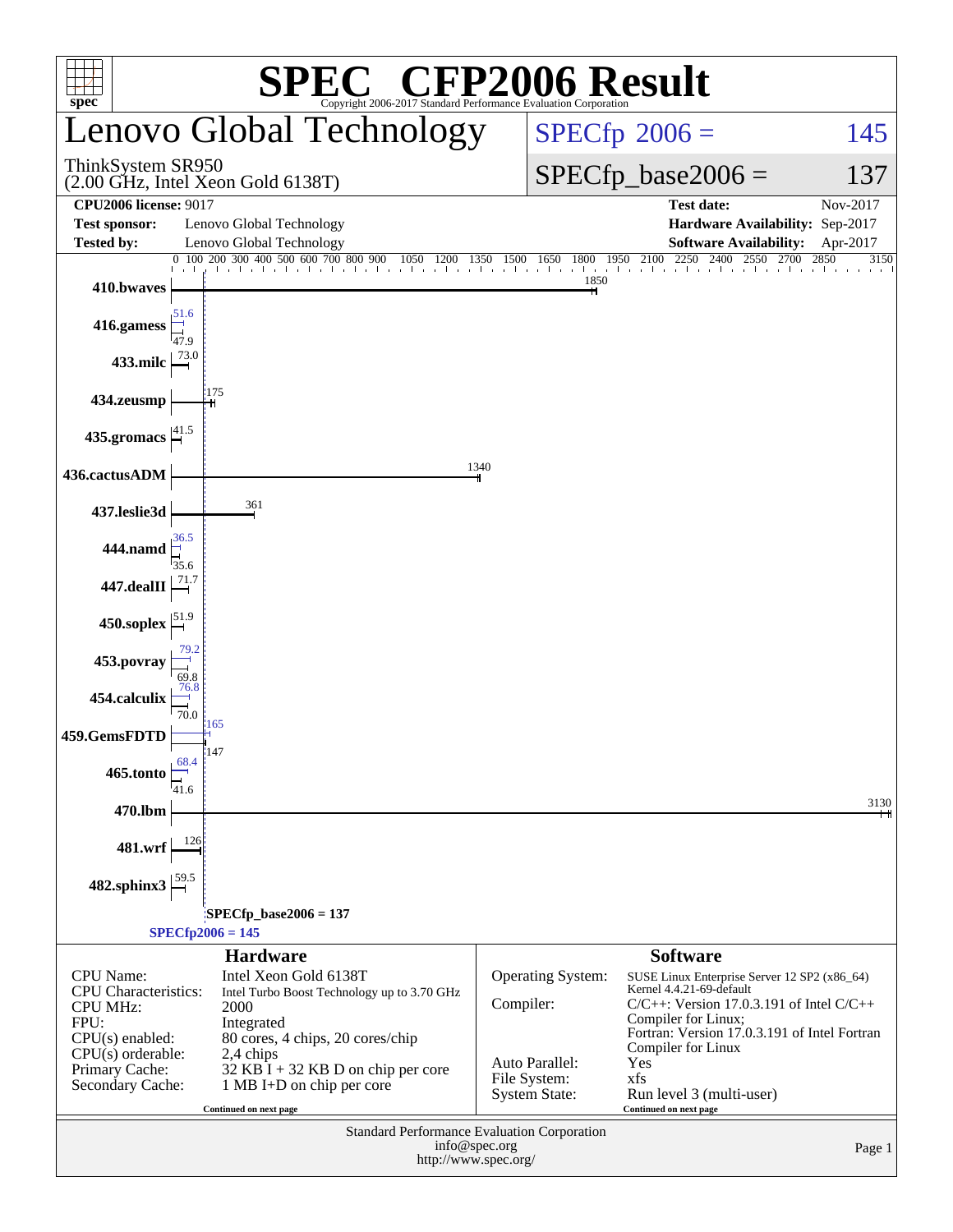

## enovo Global Technology

#### ThinkSystem SR950

(2.00 GHz, Intel Xeon Gold 6138T)

 $SPECfp2006 = 145$  $SPECfp2006 = 145$ 

#### $SPECfp\_base2006 = 137$

| <b>CPU2006 license: 9017</b> |                                       |                       | <b>Test date:</b><br>Nov-2017             |
|------------------------------|---------------------------------------|-----------------------|-------------------------------------------|
| <b>Test sponsor:</b>         | Lenovo Global Technology              |                       | Hardware Availability: Sep-2017           |
| <b>Tested by:</b>            | Lenovo Global Technology              |                       | <b>Software Availability:</b><br>Apr-2017 |
| L3 Cache:                    | $27.5$ MB I+D on chip per chip        | <b>Base Pointers:</b> | 64-bit                                    |
| Other Cache:                 | None                                  | Peak Pointers:        | $32/64$ -bit                              |
| Memory:                      | 1536 GB (48 x 32 GB 2Rx4 PC4-2666V-R) | Other Software:       | None                                      |
| Disk Subsystem:              | 1 x 800 GB SAS SSD                    |                       |                                           |
| Other Hardware:              | None                                  |                       |                                           |

**[Results Table](http://www.spec.org/auto/cpu2006/Docs/result-fields.html#ResultsTable)**

| Results Table          |                                                                                                          |              |                |       |                |       |                |              |                |              |                |              |
|------------------------|----------------------------------------------------------------------------------------------------------|--------------|----------------|-------|----------------|-------|----------------|--------------|----------------|--------------|----------------|--------------|
|                        |                                                                                                          | <b>Base</b>  |                |       |                |       | <b>Peak</b>    |              |                |              |                |              |
| <b>Benchmark</b>       | <b>Seconds</b>                                                                                           | <b>Ratio</b> | <b>Seconds</b> | Ratio | <b>Seconds</b> | Ratio | <b>Seconds</b> | <b>Ratio</b> | <b>Seconds</b> | <b>Ratio</b> | <b>Seconds</b> | <b>Ratio</b> |
| 410.bwaves             | 7.33                                                                                                     | 1850         | 7.31           | 1860  | 7.41           | 1830  | 7.33           | 1850         | 7.31           | 1860         | 7.41           | 1830         |
| $416$ .gamess          | 409                                                                                                      | 47.9         | 409            | 47.8  | 409            | 47.9  | 379            | 51.7         | 379            | 51.6         | 380            | 51.6         |
| $433$ .milc            | <u>126</u>                                                                                               | 73.0         | 126            | 72.8  | 125            | 73.5  | 126            | 73.0         | 126            | 72.8         | 125            | 73.5         |
| $434$ . zeusmp         | 53.2                                                                                                     | 171          | 52.0           | 175   | 48.1           | 189   | 53.2           | 171          | 52.0           | 175          | 48.1           | 189          |
| 435.gromacs            | 172                                                                                                      | 41.5         | 173            | 41.2  | 172            | 41.6  | 172            | 41.5         | 173            | 41.2         | 172            | 41.6         |
| 436.cactusADM          | 8.93                                                                                                     | 1340         | 8.86           | 1350  | 8.90           | 1340  | 8.93           | 1340         | 8.86           | 1350         | 8.90           | 1340         |
| 437.leslie3d           | 26.0                                                                                                     | 362          | 26.0           | 361   | 26.0           | 361   | 26.0           | 362          | <b>26.0</b>    | 361          | 26.0           | 361          |
| 444.namd               | 225                                                                                                      | 35.6         | 225            | 35.6  | 225            | 35.6  | 220            | 36.5         | 220            | 36.5         | 220            | 36.4         |
| $ 447 \text{.}$ dealII | 160                                                                                                      | 71.7         | 159            | 72.0  | 160            | 71.5  | <b>160</b>     | 71.7         | 159            | 72.0         | 160            | 71.5         |
| 450.soplex             | 161                                                                                                      | 51.9         | 161            | 51.9  | 162            | 51.4  | 161            | 51.9         | <b>161</b>     | 51.9         | 162            | 51.4         |
| 453.povray             | 76.1                                                                                                     | 69.9         | 76.2           | 69.8  | 76.2           | 69.8  | 67.2           | 79.2         | 67.2           | 79.2         | 67.1           | 79.3         |
| $ 454$ .calculix       | 118                                                                                                      | 70.1         | 118            | 70.0  | 118            | 69.9  | 107            | 77.2         | 107            | 76.8         | 107            | 76.8         |
| 459.GemsFDTD           | 72.0                                                                                                     | 147          | 72.1           | 147   | 72.3           | 147   | 64.2           | 165          | 64.2           | 165          | 64.0           | 166          |
| $465$ .tonto           | 237                                                                                                      | 41.6         | 234            | 42.0  | 240            | 41.0  | 143            | 68.6         | 144            | 68.3         | 144            | 68.4         |
| 470.1bm                | 4.39                                                                                                     | 3130         | 4.44           | 3100  | 4.37           | 3140  | 4.39           | 3130         | 4.44           | 3100         | 4.37           | 3140         |
| $ 481$ .wrf            | 90.9                                                                                                     | 123          | 89.0           | 126   | 86.9           | 128   | 90.9           | 123          | 89.0           | 126          | 86.9           | 128          |
| 482.sphinx3            | 327                                                                                                      | 59.6         | 329            | 59.2  | 328            | 59.5  | 327            | 59.6         | 329            | 59.2         | 328            | 59.5         |
|                        | Results appear in the order in which they were run. Bold underlined text indicates a median measurement. |              |                |       |                |       |                |              |                |              |                |              |

#### **[Operating System Notes](http://www.spec.org/auto/cpu2006/Docs/result-fields.html#OperatingSystemNotes)**

Stack size set to unlimited using "ulimit -s unlimited"

#### **[Platform Notes](http://www.spec.org/auto/cpu2006/Docs/result-fields.html#PlatformNotes)**

BIOS configuration: Choose Operating Mode set to Maximum Performance Hyper-Threading set to Disable LLC dead line alloc set to Disable Sysinfo program /home/cpu2006-1.2-ic17.0u3/config/sysinfo.rev6993 Revision 6993 of 2015-11-06 (b5e8d4b4eb51ed28d7f98696cbe290c1) running on linux-ciok Mon Nov 13 09:58:33 2017

 This section contains SUT (System Under Test) info as seen by some common utilities. To remove or add to this section, see: Continued on next page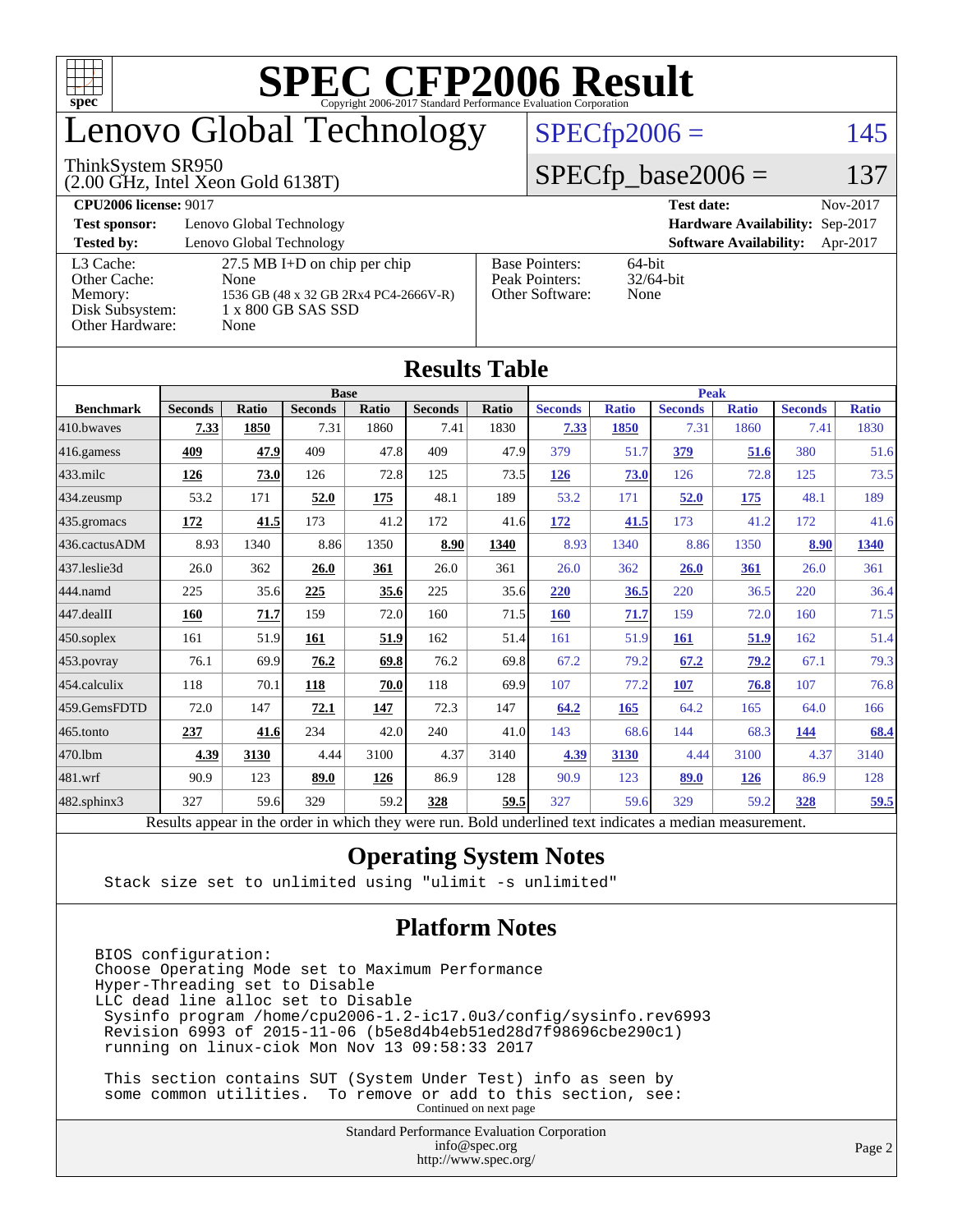

## enovo Global Technology

ThinkSystem SR950

 $SPECTp2006 = 145$ 

(2.00 GHz, Intel Xeon Gold 6138T)

 $SPECTp\_base2006 = 137$ 

| <b>CPU2006</b><br>9017<br>∕ license∙<br>. | date<br>`est<br>$-0.00$<br>. | .0017<br>Nov. |
|-------------------------------------------|------------------------------|---------------|

**[Test sponsor:](http://www.spec.org/auto/cpu2006/Docs/result-fields.html#Testsponsor)** Lenovo Global Technology **[Hardware Availability:](http://www.spec.org/auto/cpu2006/Docs/result-fields.html#HardwareAvailability)** Sep-2017 **[Tested by:](http://www.spec.org/auto/cpu2006/Docs/result-fields.html#Testedby)** Lenovo Global Technology **[Software Availability:](http://www.spec.org/auto/cpu2006/Docs/result-fields.html#SoftwareAvailability)** Apr-2017

**[Platform Notes \(Continued\)](http://www.spec.org/auto/cpu2006/Docs/result-fields.html#PlatformNotes)** <http://www.spec.org/cpu2006/Docs/config.html#sysinfo> From /proc/cpuinfo model name : Intel(R) Xeon(R) Gold 6138T CPU @ 2.00GHz 4 "physical id"s (chips) 80 "processors" cores, siblings (Caution: counting these is hw and system dependent. The following excerpts from /proc/cpuinfo might not be reliable. Use with caution.) cpu cores : 20 siblings physical 0: cores 0 1 2 3 4 8 9 10 11 12 16 17 18 19 20 24 25 26 27 28 physical 1: cores 0 1 2 3 4 8 9 10 11 12 16 17 18 19 20 24 25 26 27 28 physical 2: cores 0 1 2 3 4 8 9 10 11 12 16 17 18 19 20 24 25 26 27 28 physical 3: cores 0 1 2 3 4 8 9 10 11 12 16 17 18 19 20 24 25 26 27 28 cache size : 28160 KB From /proc/meminfo MemTotal: 1584767344 kB<br>HugePages Total: 0 HugePages\_Total: 0 Hugepagesize: 2048 kB From /etc/\*release\* /etc/\*version\* SuSE-release: SUSE Linux Enterprise Server 12 (x86\_64) VERSION = 12 PATCHLEVEL = 2 # This file is deprecated and will be removed in a future service pack or release. # Please check /etc/os-release for details about this release. os-release: NAME="SLES" VERSION="12-SP2" VERSION\_ID="12.2" PRETTY\_NAME="SUSE Linux Enterprise Server 12 SP2" ID="sles" ANSI\_COLOR="0;32" CPE\_NAME="cpe:/o:suse:sles:12:sp2" uname -a: Linux linux-ciok 4.4.21-69-default #1 SMP Tue Oct 25 10:58:20 UTC 2016 (9464f67) x86\_64 x86\_64 x86\_64 GNU/Linux run-level 3 Nov 12 14:26 SPEC is set to: /home/cpu2006-1.2-ic17.0u3 Type Size Used Avail Use% Mounted on  $xfs$  445G 32G 414G 7% / /dev/sda3 xfs 445G 32G 414G 7% / Additional information from dmidecode: Warning: Use caution when you interpret this section. The 'dmidecode' program reads system data which is "intended to allow hardware to be accurately Continued on next page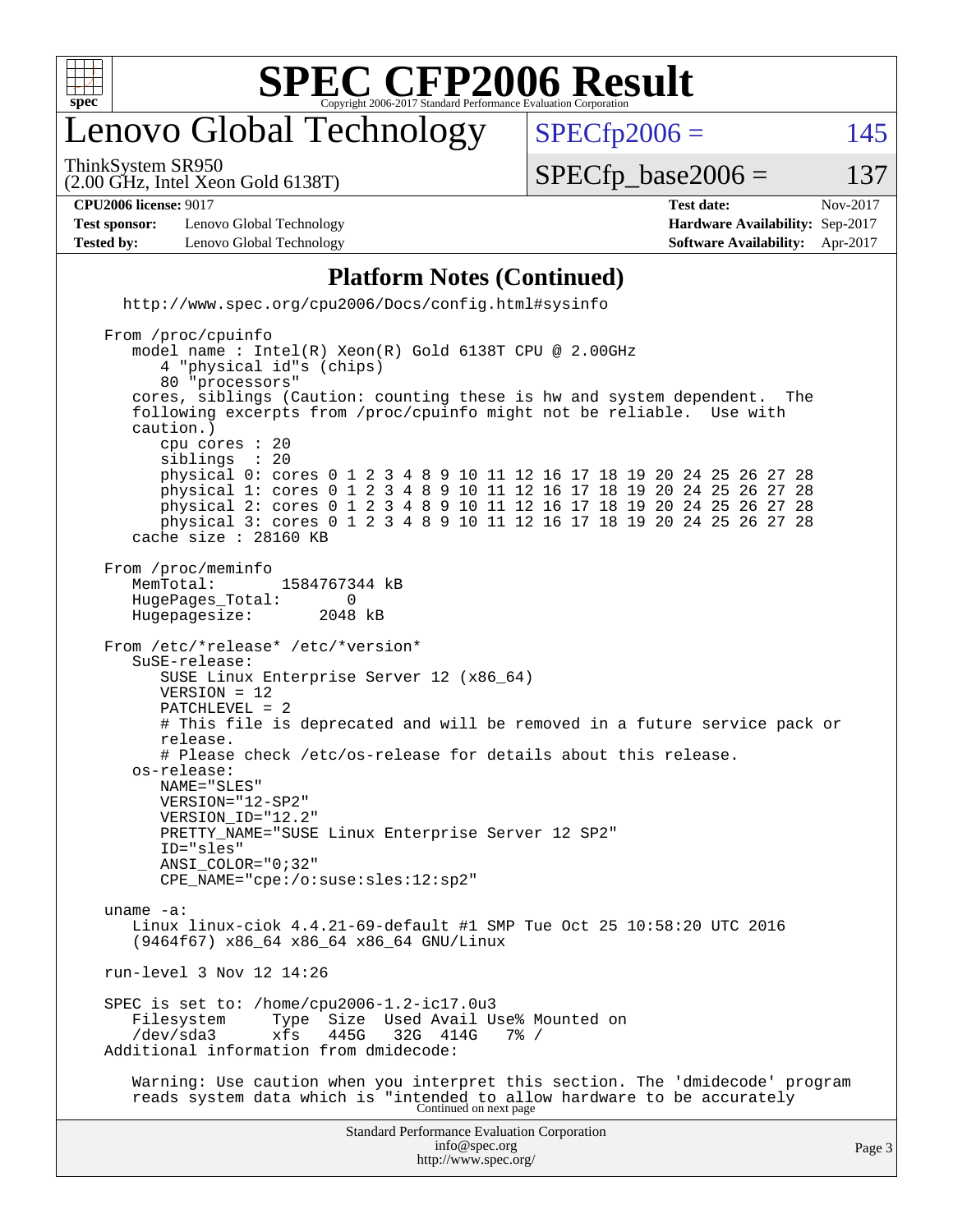

## enovo Global Technology

ThinkSystem SR950

 $SPECfp2006 = 145$  $SPECfp2006 = 145$ 

(2.00 GHz, Intel Xeon Gold 6138T)

 $SPECTp\_base2006 = 137$ 

**[Test sponsor:](http://www.spec.org/auto/cpu2006/Docs/result-fields.html#Testsponsor)** Lenovo Global Technology **[Hardware Availability:](http://www.spec.org/auto/cpu2006/Docs/result-fields.html#HardwareAvailability)** Sep-2017 **[Tested by:](http://www.spec.org/auto/cpu2006/Docs/result-fields.html#Testedby)** Lenovo Global Technology **[Software Availability:](http://www.spec.org/auto/cpu2006/Docs/result-fields.html#SoftwareAvailability)** Apr-2017

**[CPU2006 license:](http://www.spec.org/auto/cpu2006/Docs/result-fields.html#CPU2006license)** 9017 **[Test date:](http://www.spec.org/auto/cpu2006/Docs/result-fields.html#Testdate)** Nov-2017

#### **[Platform Notes \(Continued\)](http://www.spec.org/auto/cpu2006/Docs/result-fields.html#PlatformNotes)**

 determined", but the intent may not be met, as there are frequent changes to hardware, firmware, and the "DMTF SMBIOS" standard.

 BIOS Lenovo -[PSE105X-1.00]- 08/17/2017 Memory: 48x NO DIMM NO DIMM 48x Samsung M393A4K40BB2-CTD 32 GB 2 rank 2666 MHz

(End of data from sysinfo program)

#### **[General Notes](http://www.spec.org/auto/cpu2006/Docs/result-fields.html#GeneralNotes)**

Environment variables set by runspec before the start of the run: KMP AFFINITY = "granularity=fine, compact" LD\_LIBRARY\_PATH = "/home/cpu2006-1.2-ic17.0u3/lib/ia32:/home/cpu2006-1.2-ic17.0u3/lib/intel64:/home/cpu2006-1.2-ic17.0u3/sh10.2" OMP NUM THREADS = "80"

 Binaries compiled on a system with 1x Intel Core i7-4790 CPU + 32GB RAM memory using Redhat Enterprise Linux 7.2 Transparent Huge Pages disabled with: echo never > /sys/kernel/mm/transparent\_hugepage/enabled Filesystem page cache cleared with: shell invocation of 'sync; echo 3 > /proc/sys/vm/drop\_caches' prior to run

#### **[Base Compiler Invocation](http://www.spec.org/auto/cpu2006/Docs/result-fields.html#BaseCompilerInvocation)**

[C benchmarks](http://www.spec.org/auto/cpu2006/Docs/result-fields.html#Cbenchmarks):  $inc$   $-m64$ 

[C++ benchmarks:](http://www.spec.org/auto/cpu2006/Docs/result-fields.html#CXXbenchmarks) [icpc -m64](http://www.spec.org/cpu2006/results/res2017q4/cpu2006-20171128-50933.flags.html#user_CXXbase_intel_icpc_64bit_fc66a5337ce925472a5c54ad6a0de310)

[Fortran benchmarks](http://www.spec.org/auto/cpu2006/Docs/result-fields.html#Fortranbenchmarks): [ifort -m64](http://www.spec.org/cpu2006/results/res2017q4/cpu2006-20171128-50933.flags.html#user_FCbase_intel_ifort_64bit_ee9d0fb25645d0210d97eb0527dcc06e)

[Benchmarks using both Fortran and C](http://www.spec.org/auto/cpu2006/Docs/result-fields.html#BenchmarksusingbothFortranandC): [icc -m64](http://www.spec.org/cpu2006/results/res2017q4/cpu2006-20171128-50933.flags.html#user_CC_FCbase_intel_icc_64bit_bda6cc9af1fdbb0edc3795bac97ada53) [ifort -m64](http://www.spec.org/cpu2006/results/res2017q4/cpu2006-20171128-50933.flags.html#user_CC_FCbase_intel_ifort_64bit_ee9d0fb25645d0210d97eb0527dcc06e)

#### **[Base Portability Flags](http://www.spec.org/auto/cpu2006/Docs/result-fields.html#BasePortabilityFlags)**

 410.bwaves: [-DSPEC\\_CPU\\_LP64](http://www.spec.org/cpu2006/results/res2017q4/cpu2006-20171128-50933.flags.html#suite_basePORTABILITY410_bwaves_DSPEC_CPU_LP64) 416.gamess: [-DSPEC\\_CPU\\_LP64](http://www.spec.org/cpu2006/results/res2017q4/cpu2006-20171128-50933.flags.html#suite_basePORTABILITY416_gamess_DSPEC_CPU_LP64) 433.milc: [-DSPEC\\_CPU\\_LP64](http://www.spec.org/cpu2006/results/res2017q4/cpu2006-20171128-50933.flags.html#suite_basePORTABILITY433_milc_DSPEC_CPU_LP64) 434.zeusmp: [-DSPEC\\_CPU\\_LP64](http://www.spec.org/cpu2006/results/res2017q4/cpu2006-20171128-50933.flags.html#suite_basePORTABILITY434_zeusmp_DSPEC_CPU_LP64) 435.gromacs: [-DSPEC\\_CPU\\_LP64](http://www.spec.org/cpu2006/results/res2017q4/cpu2006-20171128-50933.flags.html#suite_basePORTABILITY435_gromacs_DSPEC_CPU_LP64) [-nofor\\_main](http://www.spec.org/cpu2006/results/res2017q4/cpu2006-20171128-50933.flags.html#user_baseLDPORTABILITY435_gromacs_f-nofor_main) 436.cactusADM: [-DSPEC\\_CPU\\_LP64](http://www.spec.org/cpu2006/results/res2017q4/cpu2006-20171128-50933.flags.html#suite_basePORTABILITY436_cactusADM_DSPEC_CPU_LP64) [-nofor\\_main](http://www.spec.org/cpu2006/results/res2017q4/cpu2006-20171128-50933.flags.html#user_baseLDPORTABILITY436_cactusADM_f-nofor_main)

Continued on next page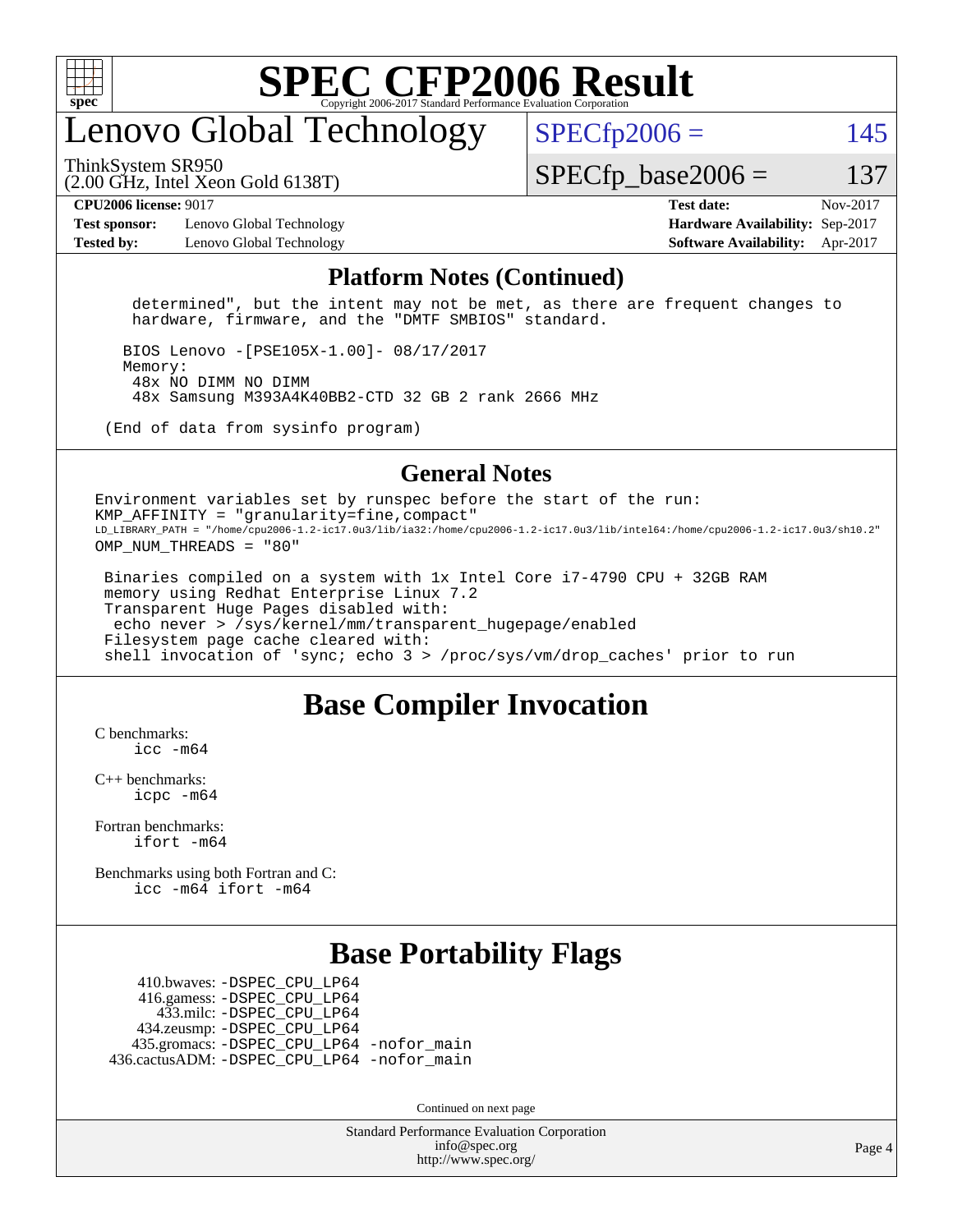

enovo Global Technology

 $SPECfp2006 = 145$  $SPECfp2006 = 145$ 

ThinkSystem SR950

(2.00 GHz, Intel Xeon Gold 6138T)

**[Test sponsor:](http://www.spec.org/auto/cpu2006/Docs/result-fields.html#Testsponsor)** Lenovo Global Technology **[Hardware Availability:](http://www.spec.org/auto/cpu2006/Docs/result-fields.html#HardwareAvailability)** Sep-2017

 $SPECTp\_base2006 = 137$ **[CPU2006 license:](http://www.spec.org/auto/cpu2006/Docs/result-fields.html#CPU2006license)** 9017 **[Test date:](http://www.spec.org/auto/cpu2006/Docs/result-fields.html#Testdate)** Nov-2017

**[Tested by:](http://www.spec.org/auto/cpu2006/Docs/result-fields.html#Testedby)** Lenovo Global Technology **[Software Availability:](http://www.spec.org/auto/cpu2006/Docs/result-fields.html#SoftwareAvailability)** Apr-2017

### **[Base Portability Flags \(Continued\)](http://www.spec.org/auto/cpu2006/Docs/result-fields.html#BasePortabilityFlags)**

 437.leslie3d: [-DSPEC\\_CPU\\_LP64](http://www.spec.org/cpu2006/results/res2017q4/cpu2006-20171128-50933.flags.html#suite_basePORTABILITY437_leslie3d_DSPEC_CPU_LP64) 444.namd: [-DSPEC\\_CPU\\_LP64](http://www.spec.org/cpu2006/results/res2017q4/cpu2006-20171128-50933.flags.html#suite_basePORTABILITY444_namd_DSPEC_CPU_LP64) 447.dealII: [-DSPEC\\_CPU\\_LP64](http://www.spec.org/cpu2006/results/res2017q4/cpu2006-20171128-50933.flags.html#suite_basePORTABILITY447_dealII_DSPEC_CPU_LP64) 450.soplex: [-DSPEC\\_CPU\\_LP64](http://www.spec.org/cpu2006/results/res2017q4/cpu2006-20171128-50933.flags.html#suite_basePORTABILITY450_soplex_DSPEC_CPU_LP64) 453.povray: [-DSPEC\\_CPU\\_LP64](http://www.spec.org/cpu2006/results/res2017q4/cpu2006-20171128-50933.flags.html#suite_basePORTABILITY453_povray_DSPEC_CPU_LP64) 454.calculix: [-DSPEC\\_CPU\\_LP64](http://www.spec.org/cpu2006/results/res2017q4/cpu2006-20171128-50933.flags.html#suite_basePORTABILITY454_calculix_DSPEC_CPU_LP64) [-nofor\\_main](http://www.spec.org/cpu2006/results/res2017q4/cpu2006-20171128-50933.flags.html#user_baseLDPORTABILITY454_calculix_f-nofor_main) 459.GemsFDTD: [-DSPEC\\_CPU\\_LP64](http://www.spec.org/cpu2006/results/res2017q4/cpu2006-20171128-50933.flags.html#suite_basePORTABILITY459_GemsFDTD_DSPEC_CPU_LP64) 465.tonto: [-DSPEC\\_CPU\\_LP64](http://www.spec.org/cpu2006/results/res2017q4/cpu2006-20171128-50933.flags.html#suite_basePORTABILITY465_tonto_DSPEC_CPU_LP64) 470.lbm: [-DSPEC\\_CPU\\_LP64](http://www.spec.org/cpu2006/results/res2017q4/cpu2006-20171128-50933.flags.html#suite_basePORTABILITY470_lbm_DSPEC_CPU_LP64) 482.sphinx3: [-DSPEC\\_CPU\\_LP64](http://www.spec.org/cpu2006/results/res2017q4/cpu2006-20171128-50933.flags.html#suite_basePORTABILITY482_sphinx3_DSPEC_CPU_LP64)

481.wrf: [-DSPEC\\_CPU\\_LP64](http://www.spec.org/cpu2006/results/res2017q4/cpu2006-20171128-50933.flags.html#suite_basePORTABILITY481_wrf_DSPEC_CPU_LP64) [-DSPEC\\_CPU\\_CASE\\_FLAG](http://www.spec.org/cpu2006/results/res2017q4/cpu2006-20171128-50933.flags.html#b481.wrf_baseCPORTABILITY_DSPEC_CPU_CASE_FLAG) [-DSPEC\\_CPU\\_LINUX](http://www.spec.org/cpu2006/results/res2017q4/cpu2006-20171128-50933.flags.html#b481.wrf_baseCPORTABILITY_DSPEC_CPU_LINUX)

#### **[Base Optimization Flags](http://www.spec.org/auto/cpu2006/Docs/result-fields.html#BaseOptimizationFlags)**

[C benchmarks](http://www.spec.org/auto/cpu2006/Docs/result-fields.html#Cbenchmarks):

[-xCORE-AVX2](http://www.spec.org/cpu2006/results/res2017q4/cpu2006-20171128-50933.flags.html#user_CCbase_f-xCORE-AVX2) [-ipo](http://www.spec.org/cpu2006/results/res2017q4/cpu2006-20171128-50933.flags.html#user_CCbase_f-ipo) [-O3](http://www.spec.org/cpu2006/results/res2017q4/cpu2006-20171128-50933.flags.html#user_CCbase_f-O3) [-no-prec-div](http://www.spec.org/cpu2006/results/res2017q4/cpu2006-20171128-50933.flags.html#user_CCbase_f-no-prec-div) [-parallel](http://www.spec.org/cpu2006/results/res2017q4/cpu2006-20171128-50933.flags.html#user_CCbase_f-parallel) [-qopt-prefetch](http://www.spec.org/cpu2006/results/res2017q4/cpu2006-20171128-50933.flags.html#user_CCbase_f-qopt-prefetch)

[C++ benchmarks:](http://www.spec.org/auto/cpu2006/Docs/result-fields.html#CXXbenchmarks)

[-xCORE-AVX2](http://www.spec.org/cpu2006/results/res2017q4/cpu2006-20171128-50933.flags.html#user_CXXbase_f-xCORE-AVX2) [-ipo](http://www.spec.org/cpu2006/results/res2017q4/cpu2006-20171128-50933.flags.html#user_CXXbase_f-ipo) [-O3](http://www.spec.org/cpu2006/results/res2017q4/cpu2006-20171128-50933.flags.html#user_CXXbase_f-O3) [-no-prec-div](http://www.spec.org/cpu2006/results/res2017q4/cpu2006-20171128-50933.flags.html#user_CXXbase_f-no-prec-div) [-qopt-prefetch](http://www.spec.org/cpu2006/results/res2017q4/cpu2006-20171128-50933.flags.html#user_CXXbase_f-qopt-prefetch)

[Fortran benchmarks](http://www.spec.org/auto/cpu2006/Docs/result-fields.html#Fortranbenchmarks): [-xCORE-AVX2](http://www.spec.org/cpu2006/results/res2017q4/cpu2006-20171128-50933.flags.html#user_FCbase_f-xCORE-AVX2) [-ipo](http://www.spec.org/cpu2006/results/res2017q4/cpu2006-20171128-50933.flags.html#user_FCbase_f-ipo) [-O3](http://www.spec.org/cpu2006/results/res2017q4/cpu2006-20171128-50933.flags.html#user_FCbase_f-O3) [-no-prec-div](http://www.spec.org/cpu2006/results/res2017q4/cpu2006-20171128-50933.flags.html#user_FCbase_f-no-prec-div) [-parallel](http://www.spec.org/cpu2006/results/res2017q4/cpu2006-20171128-50933.flags.html#user_FCbase_f-parallel) [-qopt-prefetch](http://www.spec.org/cpu2006/results/res2017q4/cpu2006-20171128-50933.flags.html#user_FCbase_f-qopt-prefetch)

[Benchmarks using both Fortran and C](http://www.spec.org/auto/cpu2006/Docs/result-fields.html#BenchmarksusingbothFortranandC): [-xCORE-AVX2](http://www.spec.org/cpu2006/results/res2017q4/cpu2006-20171128-50933.flags.html#user_CC_FCbase_f-xCORE-AVX2) [-ipo](http://www.spec.org/cpu2006/results/res2017q4/cpu2006-20171128-50933.flags.html#user_CC_FCbase_f-ipo) [-O3](http://www.spec.org/cpu2006/results/res2017q4/cpu2006-20171128-50933.flags.html#user_CC_FCbase_f-O3) [-no-prec-div](http://www.spec.org/cpu2006/results/res2017q4/cpu2006-20171128-50933.flags.html#user_CC_FCbase_f-no-prec-div) [-parallel](http://www.spec.org/cpu2006/results/res2017q4/cpu2006-20171128-50933.flags.html#user_CC_FCbase_f-parallel) [-qopt-prefetch](http://www.spec.org/cpu2006/results/res2017q4/cpu2006-20171128-50933.flags.html#user_CC_FCbase_f-qopt-prefetch)

#### **[Peak Compiler Invocation](http://www.spec.org/auto/cpu2006/Docs/result-fields.html#PeakCompilerInvocation)**

[C benchmarks](http://www.spec.org/auto/cpu2006/Docs/result-fields.html#Cbenchmarks): [icc -m64](http://www.spec.org/cpu2006/results/res2017q4/cpu2006-20171128-50933.flags.html#user_CCpeak_intel_icc_64bit_bda6cc9af1fdbb0edc3795bac97ada53)

[C++ benchmarks:](http://www.spec.org/auto/cpu2006/Docs/result-fields.html#CXXbenchmarks) [icpc -m64](http://www.spec.org/cpu2006/results/res2017q4/cpu2006-20171128-50933.flags.html#user_CXXpeak_intel_icpc_64bit_fc66a5337ce925472a5c54ad6a0de310)

[Fortran benchmarks](http://www.spec.org/auto/cpu2006/Docs/result-fields.html#Fortranbenchmarks): [ifort -m64](http://www.spec.org/cpu2006/results/res2017q4/cpu2006-20171128-50933.flags.html#user_FCpeak_intel_ifort_64bit_ee9d0fb25645d0210d97eb0527dcc06e)

[Benchmarks using both Fortran and C](http://www.spec.org/auto/cpu2006/Docs/result-fields.html#BenchmarksusingbothFortranandC): [icc -m64](http://www.spec.org/cpu2006/results/res2017q4/cpu2006-20171128-50933.flags.html#user_CC_FCpeak_intel_icc_64bit_bda6cc9af1fdbb0edc3795bac97ada53) [ifort -m64](http://www.spec.org/cpu2006/results/res2017q4/cpu2006-20171128-50933.flags.html#user_CC_FCpeak_intel_ifort_64bit_ee9d0fb25645d0210d97eb0527dcc06e)

#### **[Peak Portability Flags](http://www.spec.org/auto/cpu2006/Docs/result-fields.html#PeakPortabilityFlags)**

Same as Base Portability Flags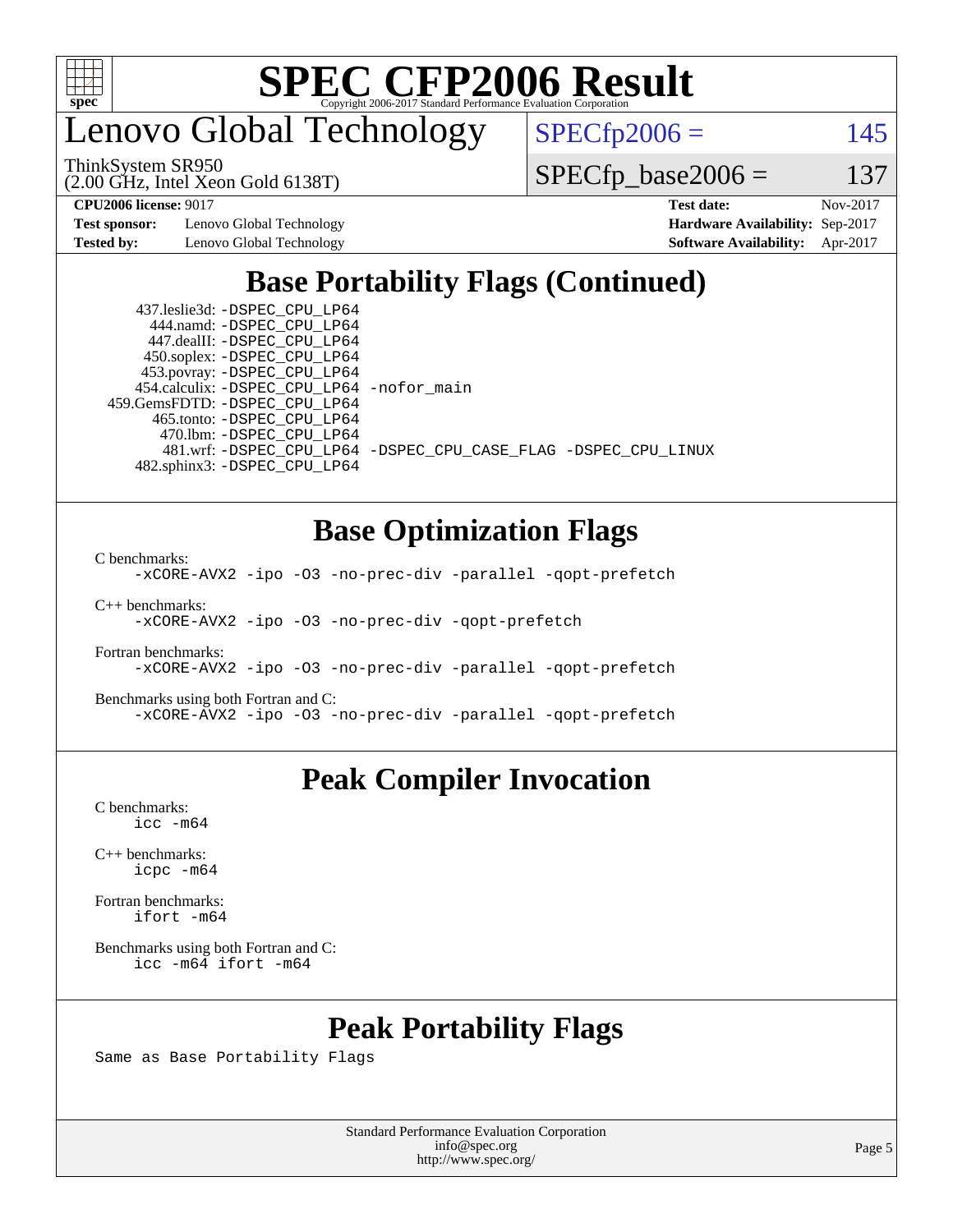

## enovo Global Technology

 $SPECfp2006 = 145$  $SPECfp2006 = 145$ 

(2.00 GHz, Intel Xeon Gold 6138T) ThinkSystem SR950

 $SPECTp\_base2006 = 137$ 

**[Test sponsor:](http://www.spec.org/auto/cpu2006/Docs/result-fields.html#Testsponsor)** Lenovo Global Technology **[Hardware Availability:](http://www.spec.org/auto/cpu2006/Docs/result-fields.html#HardwareAvailability)** Sep-2017 **[Tested by:](http://www.spec.org/auto/cpu2006/Docs/result-fields.html#Testedby)** Lenovo Global Technology **[Software Availability:](http://www.spec.org/auto/cpu2006/Docs/result-fields.html#SoftwareAvailability)** Apr-2017

**[CPU2006 license:](http://www.spec.org/auto/cpu2006/Docs/result-fields.html#CPU2006license)** 9017 **[Test date:](http://www.spec.org/auto/cpu2006/Docs/result-fields.html#Testdate)** Nov-2017

### **[Peak Optimization Flags](http://www.spec.org/auto/cpu2006/Docs/result-fields.html#PeakOptimizationFlags)**

[C benchmarks](http://www.spec.org/auto/cpu2006/Docs/result-fields.html#Cbenchmarks):

433.milc: basepeak = yes

 $470.$ lbm: basepeak = yes

 $482$ .sphinx3: basepeak = yes

[C++ benchmarks:](http://www.spec.org/auto/cpu2006/Docs/result-fields.html#CXXbenchmarks)

 444.namd: [-prof-gen](http://www.spec.org/cpu2006/results/res2017q4/cpu2006-20171128-50933.flags.html#user_peakPASS1_CXXFLAGSPASS1_LDFLAGS444_namd_prof_gen_e43856698f6ca7b7e442dfd80e94a8fc)(pass 1) [-prof-use](http://www.spec.org/cpu2006/results/res2017q4/cpu2006-20171128-50933.flags.html#user_peakPASS2_CXXFLAGSPASS2_LDFLAGS444_namd_prof_use_bccf7792157ff70d64e32fe3e1250b55)(pass 2) [-xCORE-AVX2](http://www.spec.org/cpu2006/results/res2017q4/cpu2006-20171128-50933.flags.html#user_peakPASS2_CXXFLAGSPASS2_LDFLAGS444_namd_f-xCORE-AVX2)(pass 2)  $-par-num-threads=1(pass 1) -ipo(pass 2) -O3(pass 2)$  $-par-num-threads=1(pass 1) -ipo(pass 2) -O3(pass 2)$  $-par-num-threads=1(pass 1) -ipo(pass 2) -O3(pass 2)$  $-par-num-threads=1(pass 1) -ipo(pass 2) -O3(pass 2)$  $-par-num-threads=1(pass 1) -ipo(pass 2) -O3(pass 2)$  $-par-num-threads=1(pass 1) -ipo(pass 2) -O3(pass 2)$ [-no-prec-div](http://www.spec.org/cpu2006/results/res2017q4/cpu2006-20171128-50933.flags.html#user_peakPASS2_CXXFLAGSPASS2_LDFLAGS444_namd_f-no-prec-div)(pass 2) [-fno-alias](http://www.spec.org/cpu2006/results/res2017q4/cpu2006-20171128-50933.flags.html#user_peakCXXOPTIMIZEOPTIMIZE444_namd_f-no-alias_694e77f6c5a51e658e82ccff53a9e63a) [-auto-ilp32](http://www.spec.org/cpu2006/results/res2017q4/cpu2006-20171128-50933.flags.html#user_peakCXXOPTIMIZE444_namd_f-auto-ilp32)

447.dealII: basepeak = yes

 $450$ .soplex: basepeak = yes

```
 453.povray: -prof-gen(pass 1) -prof-use(pass 2) -xCORE-AVX2(pass 2)
-par-num-threads=1-ipo-O3(pass 2)-no-prec-div(pass 2) -unroll4 -ansi-alias
```
[Fortran benchmarks](http://www.spec.org/auto/cpu2006/Docs/result-fields.html#Fortranbenchmarks):

 $410.bwaves: basepeak = yes$ 

 416.gamess: [-prof-gen](http://www.spec.org/cpu2006/results/res2017q4/cpu2006-20171128-50933.flags.html#user_peakPASS1_FFLAGSPASS1_LDFLAGS416_gamess_prof_gen_e43856698f6ca7b7e442dfd80e94a8fc)(pass 1) [-prof-use](http://www.spec.org/cpu2006/results/res2017q4/cpu2006-20171128-50933.flags.html#user_peakPASS2_FFLAGSPASS2_LDFLAGS416_gamess_prof_use_bccf7792157ff70d64e32fe3e1250b55)(pass 2) [-xCORE-AVX2](http://www.spec.org/cpu2006/results/res2017q4/cpu2006-20171128-50933.flags.html#user_peakPASS2_FFLAGSPASS2_LDFLAGS416_gamess_f-xCORE-AVX2)(pass 2)  $-par-num-threads=1(pass 1) -ipo(pass 2) -O3(pass 2)$  $-par-num-threads=1(pass 1) -ipo(pass 2) -O3(pass 2)$  $-par-num-threads=1(pass 1) -ipo(pass 2) -O3(pass 2)$  $-par-num-threads=1(pass 1) -ipo(pass 2) -O3(pass 2)$  $-par-num-threads=1(pass 1) -ipo(pass 2) -O3(pass 2)$  $-par-num-threads=1(pass 1) -ipo(pass 2) -O3(pass 2)$ [-no-prec-div](http://www.spec.org/cpu2006/results/res2017q4/cpu2006-20171128-50933.flags.html#user_peakPASS2_FFLAGSPASS2_LDFLAGS416_gamess_f-no-prec-div)(pass 2) [-unroll2](http://www.spec.org/cpu2006/results/res2017q4/cpu2006-20171128-50933.flags.html#user_peakOPTIMIZE416_gamess_f-unroll_784dae83bebfb236979b41d2422d7ec2) [-inline-level=0](http://www.spec.org/cpu2006/results/res2017q4/cpu2006-20171128-50933.flags.html#user_peakOPTIMIZE416_gamess_f-inline-level_318d07a09274ad25e8d15dbfaa68ba50) [-scalar-rep-](http://www.spec.org/cpu2006/results/res2017q4/cpu2006-20171128-50933.flags.html#user_peakOPTIMIZE416_gamess_f-disablescalarrep_abbcad04450fb118e4809c81d83c8a1d)

 $434$ .zeusmp: basepeak = yes

437.leslie3d: basepeak = yes

```
 459.GemsFDTD: -prof-gen(pass 1) -prof-use(pass 2) -xCORE-AVX2(pass 2)
   -par-num-threads=1-ipo-O3(pass 2)-no-prec-div(pass 2) -unroll2 -inline-level=0
   -qopt-prefetch -parallel
```
 465.tonto: [-prof-gen](http://www.spec.org/cpu2006/results/res2017q4/cpu2006-20171128-50933.flags.html#user_peakPASS1_FFLAGSPASS1_LDFLAGS465_tonto_prof_gen_e43856698f6ca7b7e442dfd80e94a8fc)(pass 1) [-prof-use](http://www.spec.org/cpu2006/results/res2017q4/cpu2006-20171128-50933.flags.html#user_peakPASS2_FFLAGSPASS2_LDFLAGS465_tonto_prof_use_bccf7792157ff70d64e32fe3e1250b55)(pass 2) [-xCORE-AVX2](http://www.spec.org/cpu2006/results/res2017q4/cpu2006-20171128-50933.flags.html#user_peakPASS2_FFLAGSPASS2_LDFLAGS465_tonto_f-xCORE-AVX2)(pass 2)  $-par-num-threads=1(pass 1) -ipo(pass 2) -O3(pass 2)$  $-par-num-threads=1(pass 1) -ipo(pass 2) -O3(pass 2)$  $-par-num-threads=1(pass 1) -ipo(pass 2) -O3(pass 2)$  $-par-num-threads=1(pass 1) -ipo(pass 2) -O3(pass 2)$  $-par-num-threads=1(pass 1) -ipo(pass 2) -O3(pass 2)$  $-par-num-threads=1(pass 1) -ipo(pass 2) -O3(pass 2)$ [-no-prec-div](http://www.spec.org/cpu2006/results/res2017q4/cpu2006-20171128-50933.flags.html#user_peakPASS2_FFLAGSPASS2_LDFLAGS465_tonto_f-no-prec-div)(pass 2) [-inline-calloc](http://www.spec.org/cpu2006/results/res2017q4/cpu2006-20171128-50933.flags.html#user_peakOPTIMIZE465_tonto_f-inline-calloc) [-qopt-malloc-options=3](http://www.spec.org/cpu2006/results/res2017q4/cpu2006-20171128-50933.flags.html#user_peakOPTIMIZE465_tonto_f-qopt-malloc-options_0fcb435012e78f27d57f473818e45fe4) [-auto](http://www.spec.org/cpu2006/results/res2017q4/cpu2006-20171128-50933.flags.html#user_peakOPTIMIZE465_tonto_f-auto) [-unroll4](http://www.spec.org/cpu2006/results/res2017q4/cpu2006-20171128-50933.flags.html#user_peakOPTIMIZE465_tonto_f-unroll_4e5e4ed65b7fd20bdcd365bec371b81f)

[Benchmarks using both Fortran and C](http://www.spec.org/auto/cpu2006/Docs/result-fields.html#BenchmarksusingbothFortranandC):

435.gromacs: basepeak = yes

 $436.cactusADM:basepeak = yes$ 

Continued on next page

| <b>Standard Performance Evaluation Corporation</b> |
|----------------------------------------------------|
| info@spec.org                                      |
| http://www.spec.org/                               |